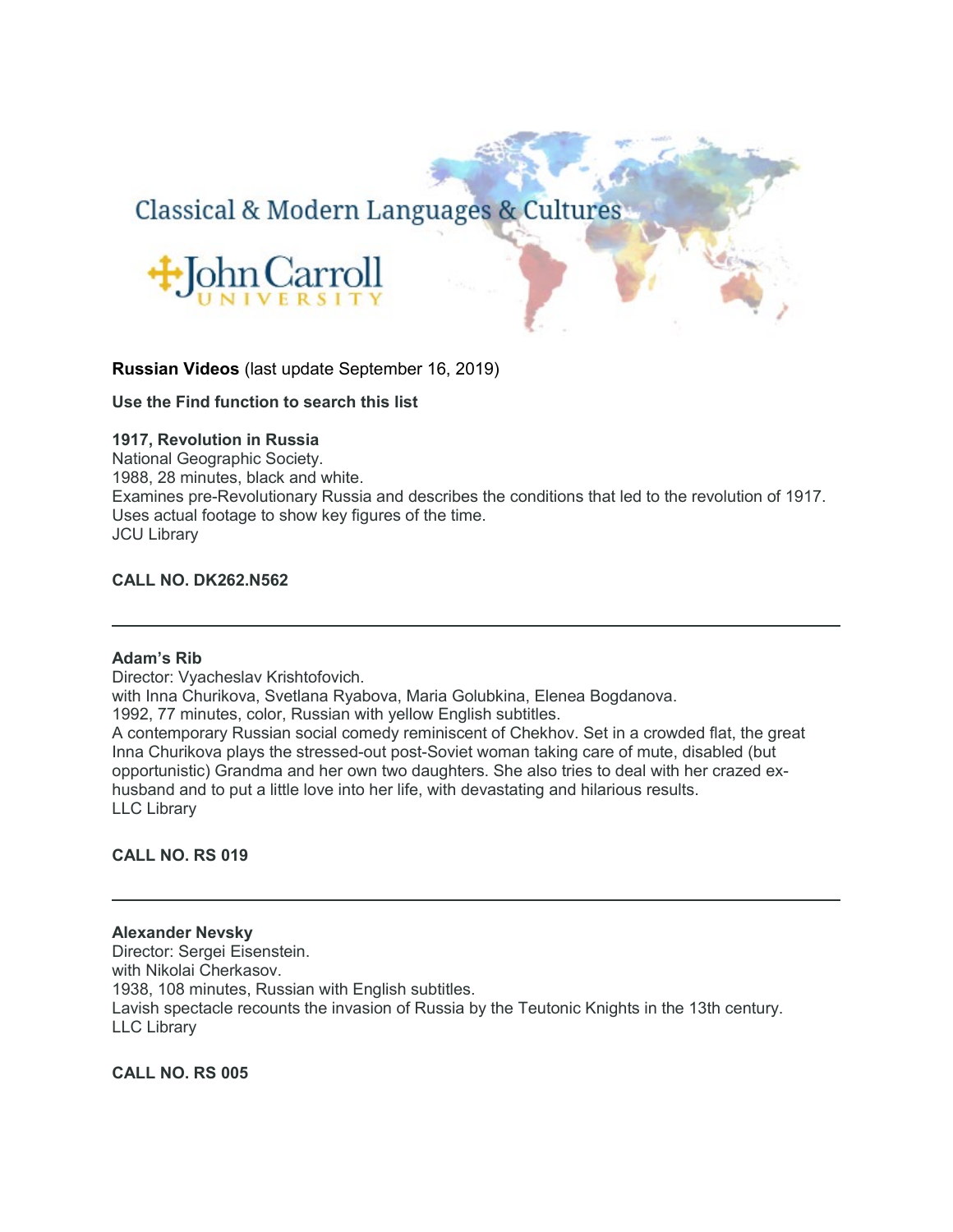# **Balanchine Celebrates Stravinsky**

U-Matic Video (3/4 inch video) Balanchine Celebrates Stravinsky Part I: Dance in America Series. LLC Library

# **CALL NO. RS U04**

# **Balanchine Celebrates Stravinsky**

U-Matic (3/4 inch video) Balanchine Celebrates Stravinsky Part II: Dance in America Series. Continuation of Persephone. LLC Library

# **CALL NO. RS U05**

**Blok, Alexander**

1880 – 1921 30 minutes, color and black and white. Author of Verses about a Lady Beautiful The Twelve **Scythians** Homeland The City For more information on author and his work see jacket of cassette. LLC Library – one VHS copy and one DVD copy

# **CALL NO. RS 026 A**

**Burnt by the Sun** Director: Nikita Mikhalkov with Nikita Mikhalkov, Nadya Mikhalkov, Oleg Menchikov. 1995, 134 minutes, Russian with English subtitles. This sweet-natured drama unfolds during a summer day in 1936 when a retired soldier, his beautiful wife and their young daughter are visited by the wife's charismatic former lover. LLC Library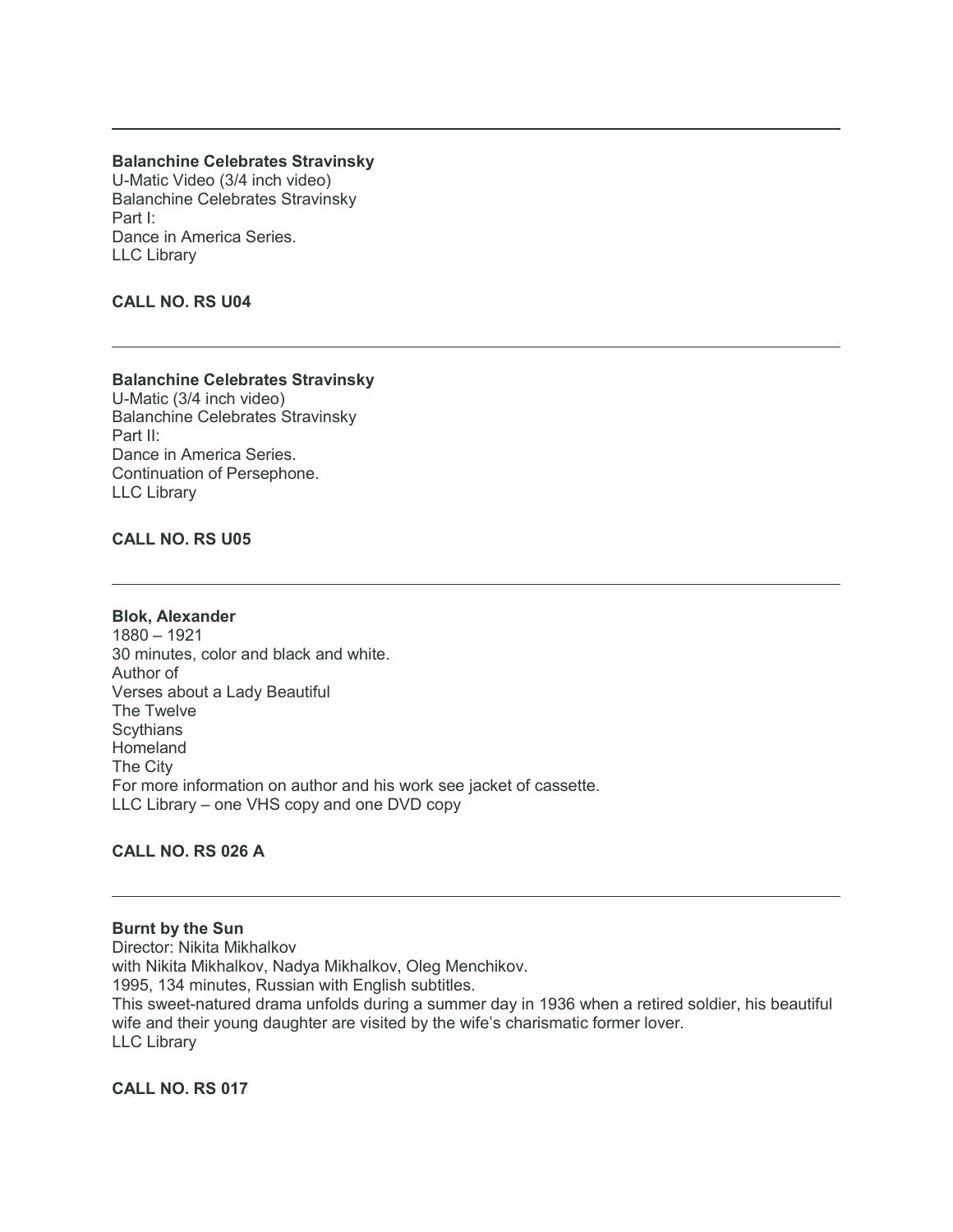**Chekhov, Anton** 1860 – 1904 30 minutes, color and black and white. Author of The Sea Gull Uncle Vanya Ivanov The Three Sisters The Cherry Orchard For more information on author and his work see jacket of cassette. LLC Library – one VHS copy and one DVD copy

**CALL NO. RS 026 B**

#### **Church of the Russians** U-Matic (3/4 inch video) Church of the Russians Part II NBC.

LLC Library

**CALL NO. RS U09**

#### **Dostoevsky, Fyodor**

1821 – 1981 30 minutes, color and black and white. Author of The Gambler Crime and Punishment The Idiot The Possessed The Brothers Karamazov For more information on author and his work see jacket of cassette. LLC Library – one VHS copy and one DVD copy

# **CALL NO. RS 026 C**

# **Earth**

Director: Alexander Dovzhenko. 1930, 91 minutes, silent with musical score. Classic Russian drama of farmers whose lives are forever changed when a pro-Communist agitator comes to their village. LLC Library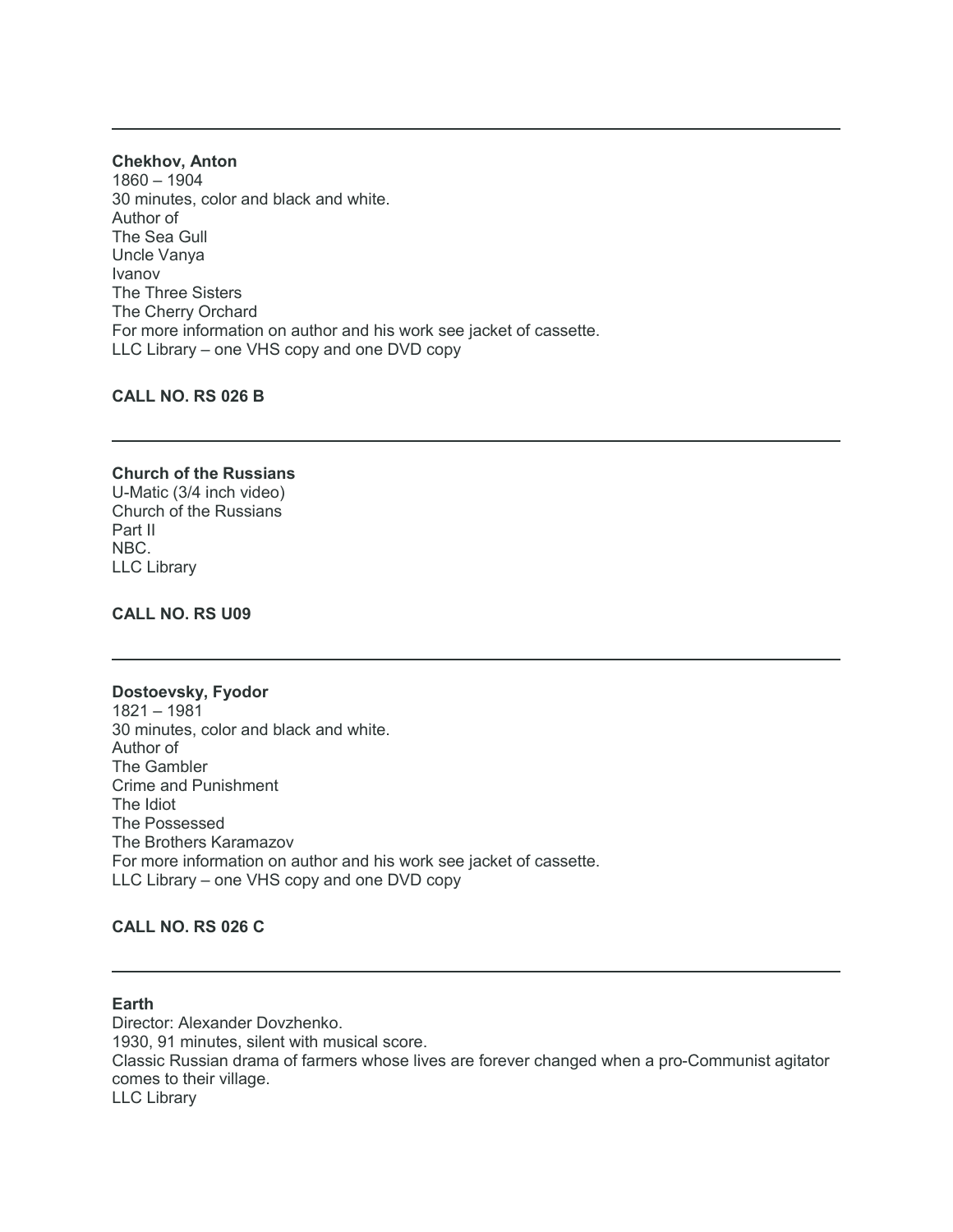# **CALL NO. RS 001**

**Earth** U-Matic (3/4 inch video) [3/4 of it] LLC Library

# **CALL NO. RS U08**

### **Fantasia**

Conductor: Leopold Stokowski and The Philadelphia Orchestra. featuring music by Bach, Beethoven, Stravinsky, Tchaikovsky and others. 1940, 120 minutes. Mushrooms dance, dinosaurs roam a primeval landscape, a hippo and an alligator perform a pas de deux, and Mickey Mouse learns that a little magic can be dangerous. LLC Library

## **CALL NO. MLAM 010**

## **First Fifty Years, The**

1984, 58 minutes, black and white.

Documents the past 50 years of Soviet/U.S. relations. Interviews with specialists, actual footage, and voice-over narration. Former diplomats describe their involvement. Examines sources of past conflicts and how they were resolved as a key to solving modern-day problems. JCU Library

## **CALL NO. E183.8.S65.F57**

# **Gielgud's Chekhov 1** 52 minutes, B&W. Sir John Gielgud hosts the great playwright's works. The Fugitive, Desire for Sleep, and Rothschild's Violin are performed.

**CALL NO. RS 013**

LLC Library

### **Godunov**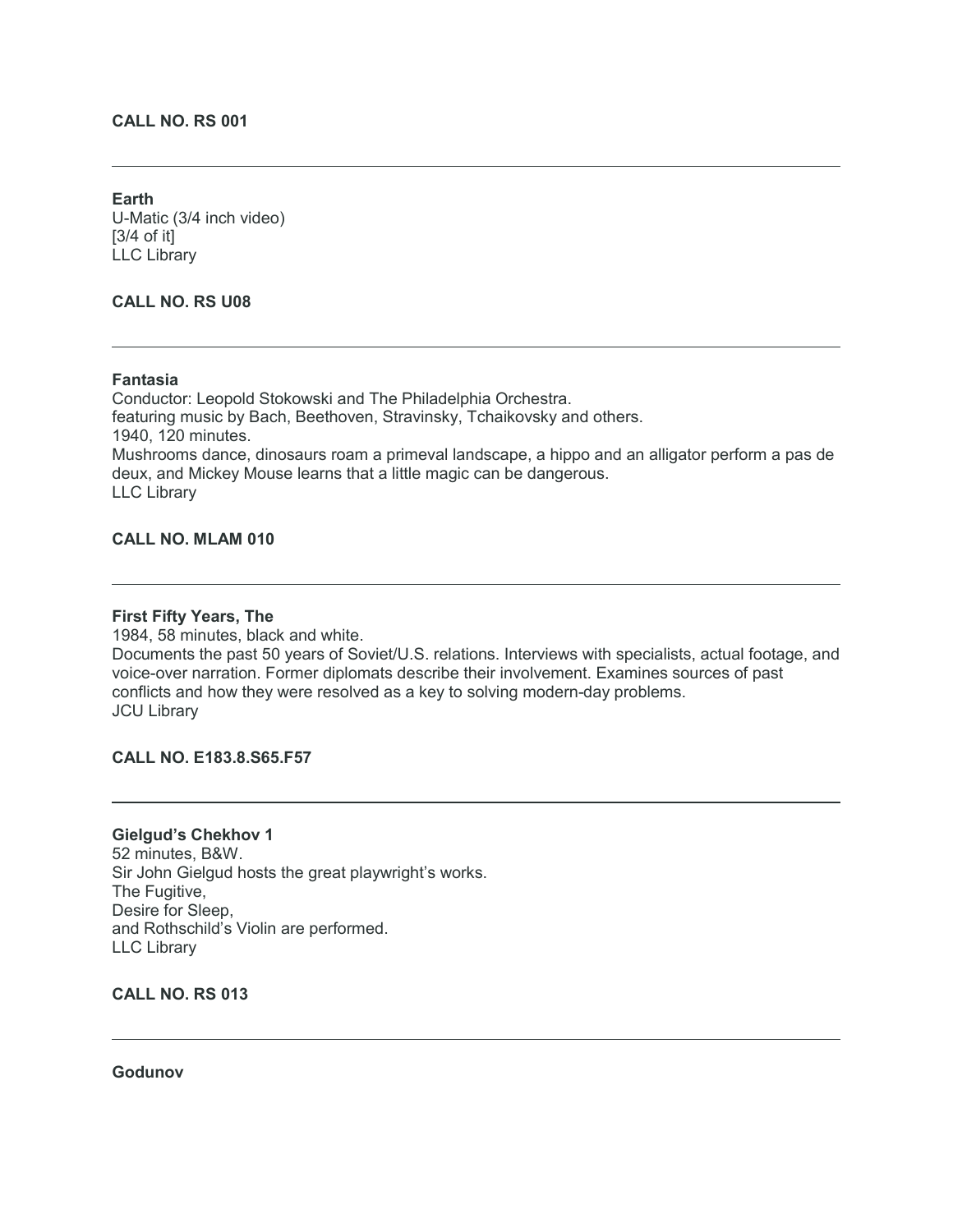U-Matic (3/4 inch video) The World to Dance In. LLC Library

#### **CALL NO. RS U06**

## **Gorky, Maxim**

1868 – 1936

30 minutes, color and black and white. DVDThese informative biographies present a revealing look into the events, people and places that influenced the creation of the author's major works, and tell the story of the impact that Russia had on the history of western literature.

## **CALL NO. RS 026G**

**I Stand Condemned** with Laurence Olivier, Harry Baur and Penelope Dudley. 1935, 75 minutes. Two Russian army officers fall in love with the same woman, but then one finds a way to frame his rival for treason. LLC Library

#### **CALL NO. MLAM 008**

#### **Inspector General, The**

Director: Henry Koster. with Danny Kaye, Walter Slezak, Barbara Bates, Elsa Lanchester. 1949, 102 minutes. Hysterical comedy about a medicine show flunky who is mistaken for a high-ranking government agent by the corrupt officials of a small European village. LLC Library

## **CALL NO. MLAM 013**

## **La Forza del Destino**

Opera in 4 acts by Giuseppe Verdi Libretto by Francesco Maria Plave Director: Valéry Gergiev Stage director: Elijah Moshinsky Video director: Brian Large Galina Gorchakova, Nikolai Putilin, Gegam Grogprian, Marianna Tarasova the Kirov Chorus and Orchestra 1998, 167 minutes. LLC Library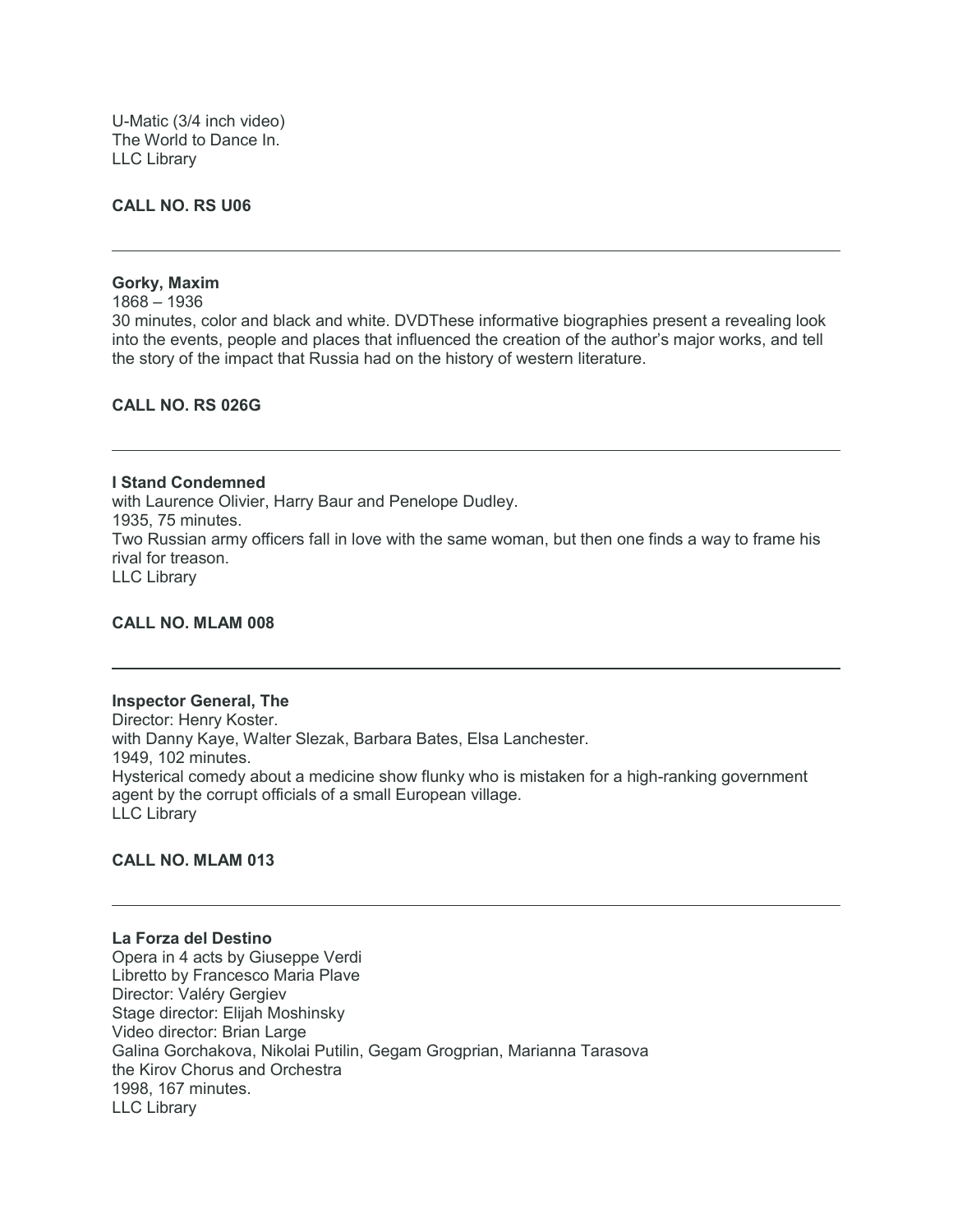# **CALL NO. RS 027**

#### **Little Vera**

Director: Vasily Pichul with Natalya Negoda. 1988, 110 minutes, color, subtitled. The most controversial Russian film ever produced! Vera, a sullen, sultry woman, is torn between her brooding lover and her bitter parents in this smoldering drama. The first film to celebrate Russia's new "open society", and a daring look at a world of simmering sensuality and brutal candor. LLC Library

# **CALL NO. RS 016**

#### **Marcus Gleisser**

U-Matic (3/4 inch video) Language Meeting Oct. 27, 1982. Jire Trnka 266 The Hand 524 LLC Library

## **CALL NO. RS U02**

#### **Mayakovsky, Vladimir**

1893 – 1930 30 minutes, color and black and white. Author of A Cloud in Trousers The Backbone Flute Ode to Revolution Left March The Bathhouse For more information on author and his work see jacket of cassette. LLC Library – one VHS copy and one DVD copy

# **CALL NO. RS 026 D**

**Moscow** CBS: 60 minutes, Airdate: 02-03-91 Ambrose Video, 1990 Cbs, Inc. LLC Library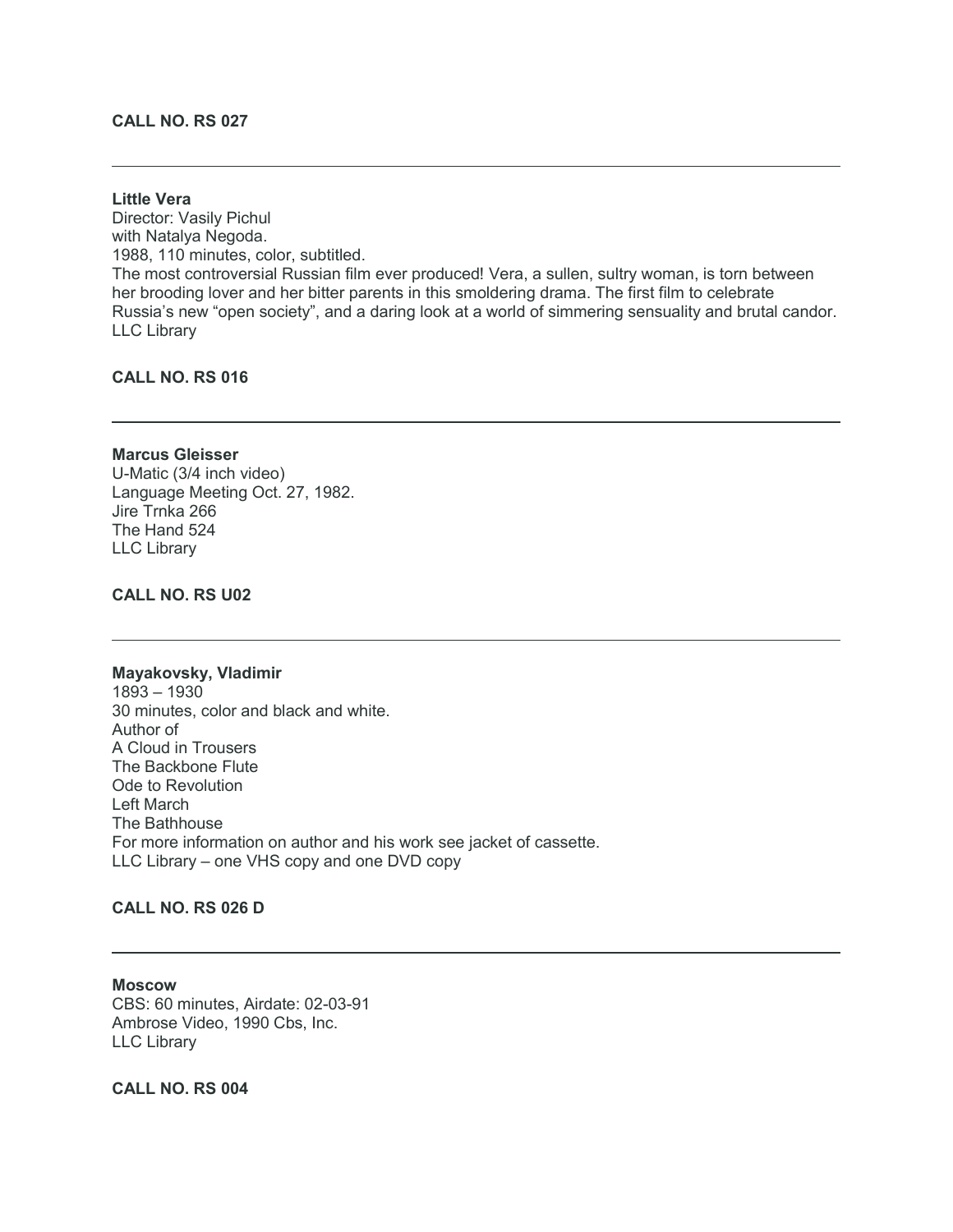**Moscow and Leningrad, The Crown Jewels of Russia.** Video Visits, European Collection 1990, 50 minutes. LLC Library

**CALL NO. RS 003**

**New Directions in Technology** Solutions for Language Learning and Teaching Heinle & Heinle Publishers LLC Library

**CALL NO. Look in MLGE**

**New Russian Revolution, The** 1991, 47 minutes. CNN Special Reports, Cat. No. 3065 LLC Library

**CALL NO. RS 010**

## **Pasternak, Boris** 1890 – 1960 30 minutes, color and black and white. Author of Doctor Zhivago I Remember Safe Condusk Over the Barriers Second Birth For more information on author and his work see jacket of cassette. LLC Library – one VHS copy and one DVD copy

## **CALL NO. RS 026 E**

#### **Pushkin, Alexander**

1799 – 1837

30 minutes, color and black and white. DVDThese informative biographies present a revealing look into the events, people and places that influenced the creation of the author's major works, and tell the story of the impact that Russia had on the history of western literature.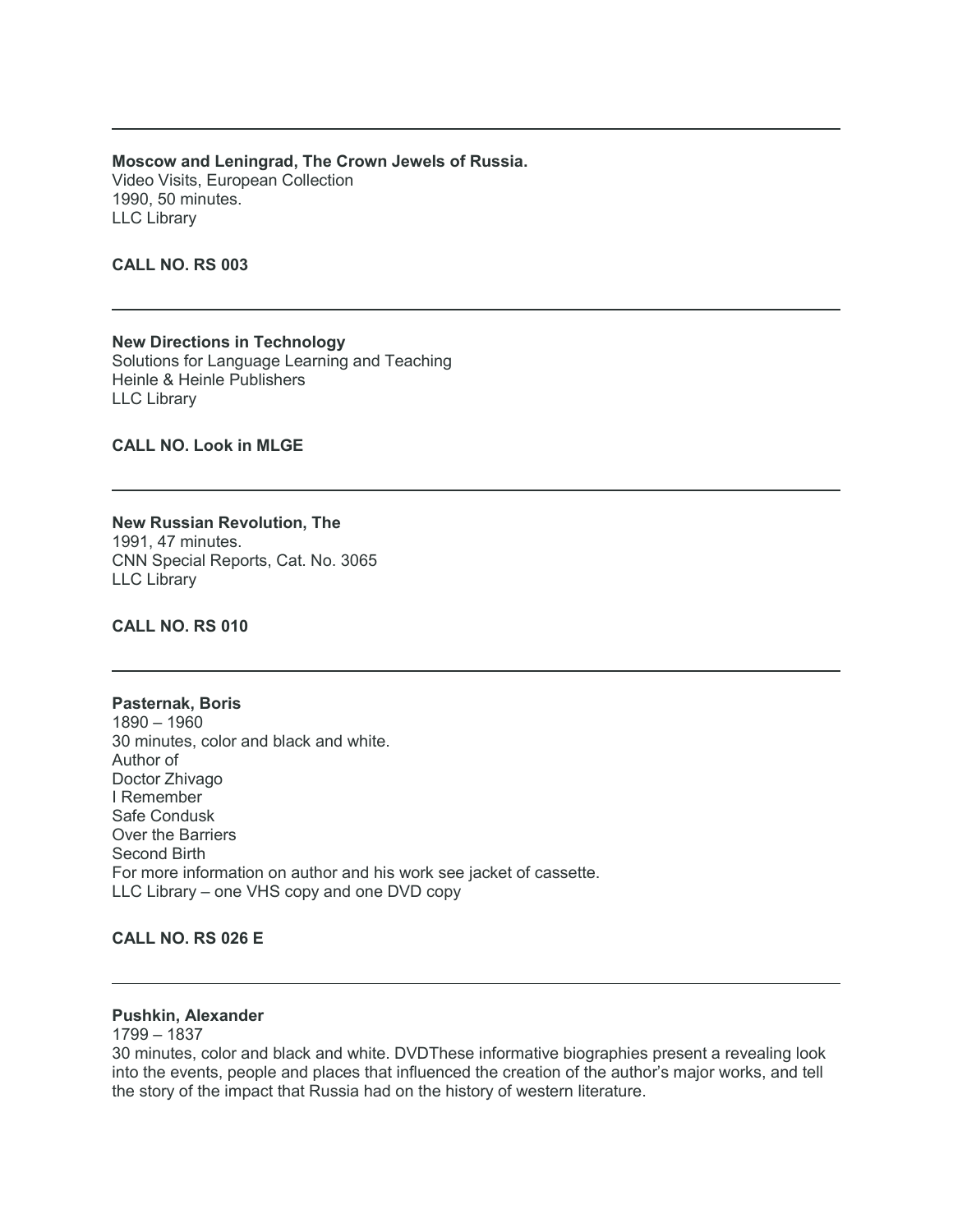#### **CALL NO. RS 026 H**

# **Rasputin**

see Agony

## **Recognition of Russia, The**

PBS Video: 1989, 51 minutes.

1. Examines the wave of working class militancy that swept the world after the boom decade of the 20s and the Roosevelt administration's official recognition of the U.S.S.R. in the first détente in 1933. 2. Examines four decades of U.S. intervention in Latin America from the Spanish American War in 1898 until WW II. JCU Library

**CALL NO. D443.R43**

# **Russia in the Age of Peter The Great**

Masterpieces of the Hermitage – Museum of St. Petersburg 1992 Studio Quart, about 30 minutes. LLC Library

## **CALL NO. MLGP 025**

#### **Russia, Discovering Russia**

Video Visits.

1995, 60 minutes.

After countless rulers, revolutions and seven tumultuous decades of Communist domination, Russia remains the land of ancient tradition and rapid change. Witness sights that have captivated travelers for centuries – from bejeweled icons, golden churches and towering kremlins to the rugged Ural mountains and the vastness of Siberia. Explore the European city of St. Petersburg – home to bubbling fountains, the 1,000-room Winter Palace, and the seemingly endless white nights of summer. Visit Red Square and Lenin's mausoleum in Moscow. See the changes that free enterprise is bringing, such as freedom in the arts and a boom in restaurants. Lose your heart to Russia with its turbulent history and remarkable endurance of the human spirit. LLC Library

**CALL NO. RS 015**

**Russian Alive!** The Russian Alphabet LLC Library – Call Number: RS 012-A **Interviews**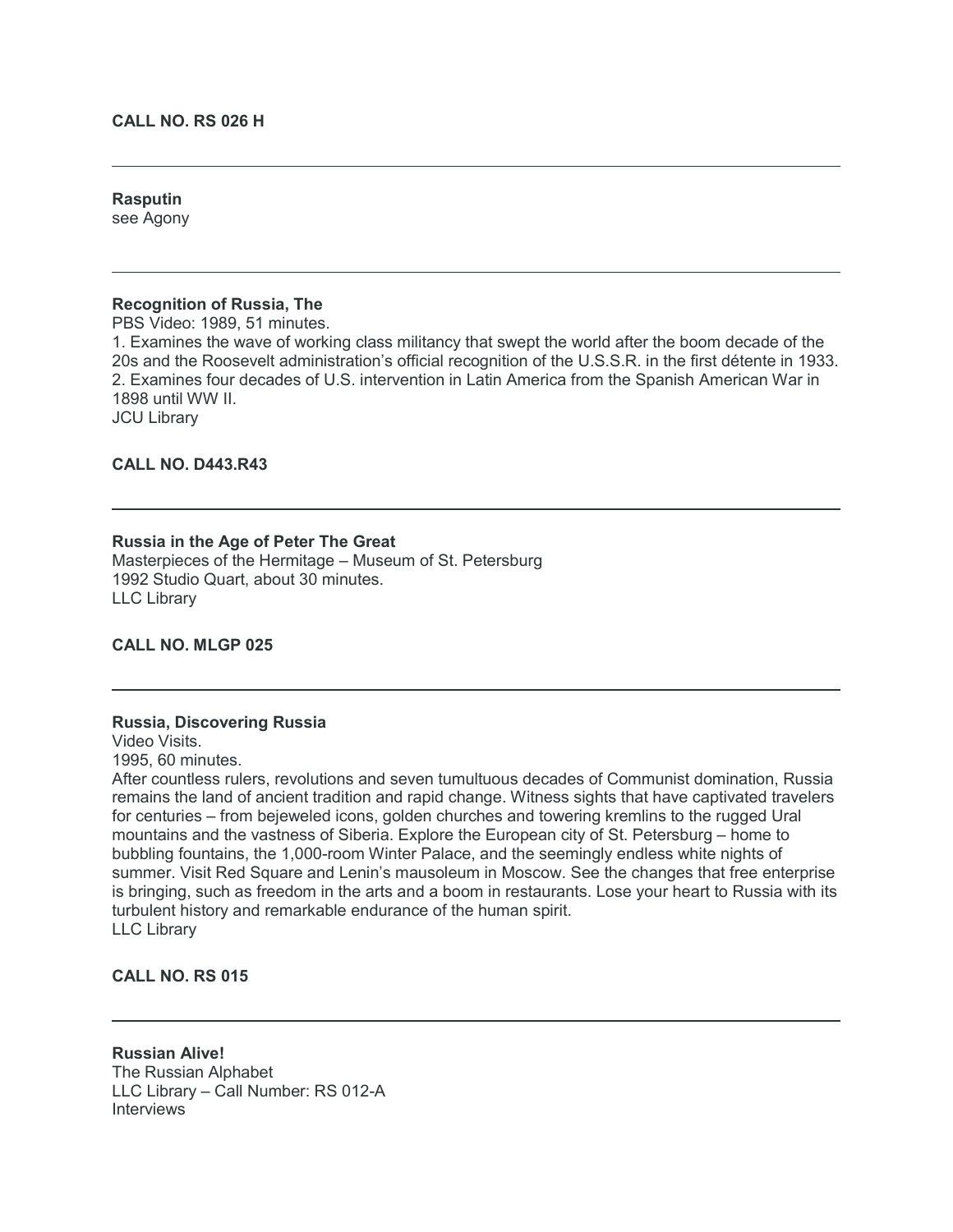LLC Library – Call Number: RS 012-B Dialogue # 1: What is this? LLC Library – Call Number: RS 012-C Dialogue # 2: Whose bag is this? LLC Library – Call Number: RS 012-D Dialogue # 3: What does Vanya like? LLC Library – Call Number: RS 012-E Dialogue # 4: Where are my shoes? LLC Library – Call Number: RS 012-F Dialogue # 5: What's in Vera's bag? LLC Library – Call Number: RS 012-G Dialogue # 6: The English Lesson LLC Library – Call Number: RS 012-H Dialogue # 7: Vanya wants to be an actor. LLC Library

#### **CALL NO. see abstract**

**Russian Alive! Interviews CALL NO. RS 012-B**

**Russian Alive! The English Lesson CALL NO. RS 012-H**

**Russian Alive! The Russian Alphabet. CALL NO. RS 012-A**

**Russian Alive! Vanya wants to be an actor. CALL NO. RS 012-I**

**Russian Alive! What does Vanya like? CALL NO. RS 012-E**

**Russian Alive! What is this? CALL NO. RS 012-C**

**Russian Alive! What's in Vera's bag? CALL NO. RS 012-G**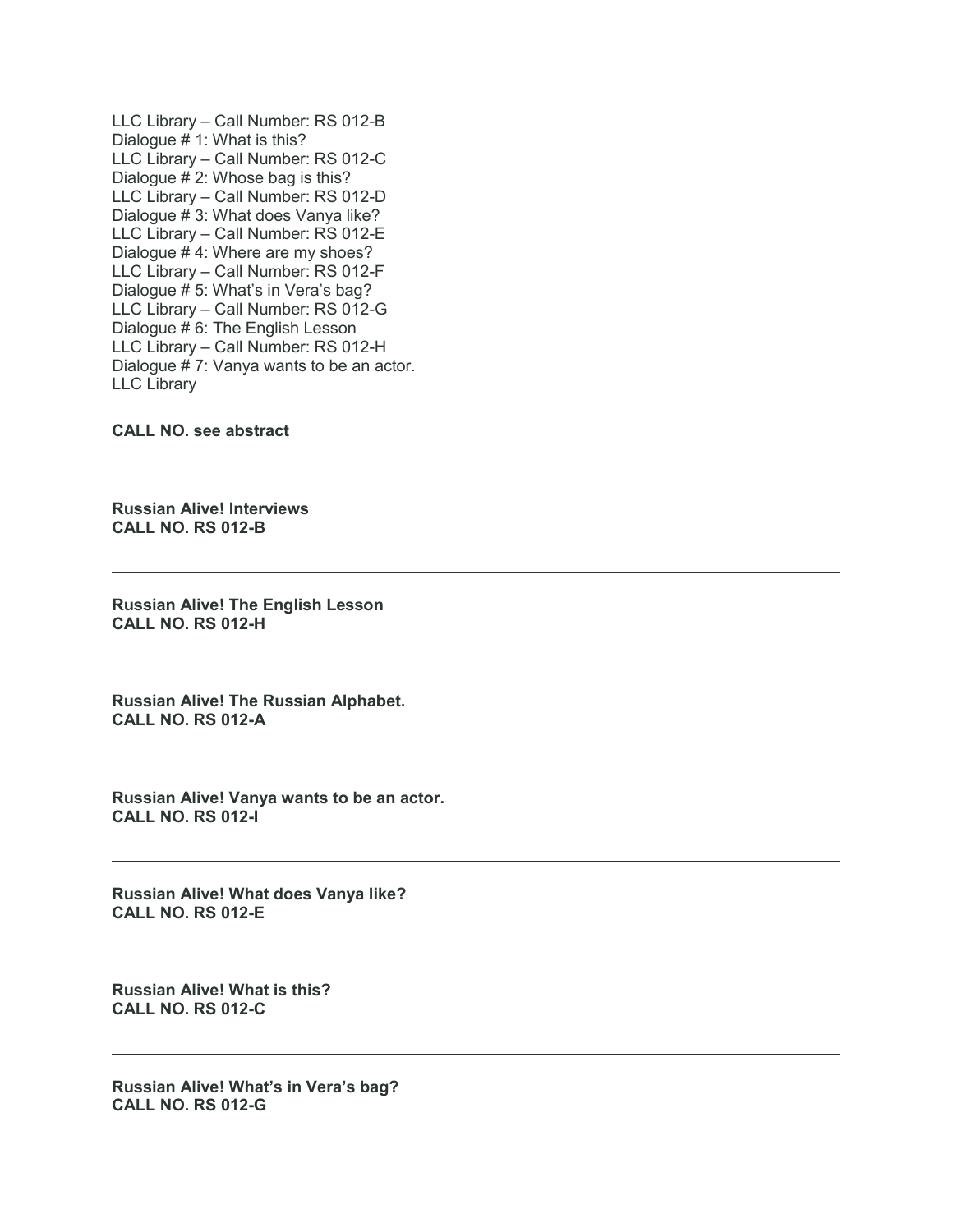**Russian Alive! Where are my shoes? CALL NO. RS 012-F**

**Russian Alive! Whose bag is this? CALL NO. RS 012-D**

**Russian Culture: Autocracy, Orthodoxy, Nationalism (Monuments of Imperial Russia – Russian Realism in Painting – The Age of Pushkin) CALL NO. RS 007-F**

**Russian Culture: Bread and Salt CALL NO. RS 007-A**

**Russian Culture: Culture Revolution, The (The Experimentation in Art and Literature – The Final Solution of the Thirties – The Heritage of the Great Fatherland War) CALL NO. RS 007-I**

**Russian Culture: Horizon and Boundaries (Challenge of Geography, Population Patterns, Origin and Migration) CALL NO. RS 007-B**

**Russian Culture: Literacy Themes and Arguments (The Counter – Culture of the Alienated – The Silent Majority – The Art and Music of the Russian People) CALL NO. RS 007-G**

#### **Russian Culture: Purdue University**

Russian Culture: Purdue University Bread and Salt LLC Library – Call Number: RS 007-A Horizon and Boundaries Challenge of Geography – Population Patterns – Origin and Migration. LLC Library – Call Number: RS 007-B Kievan Rus' The Russian Language and Alphabet – Early Monuments of Russian Religion – The Art of Russian Religion. LLC Library – Call Number: RS 007-C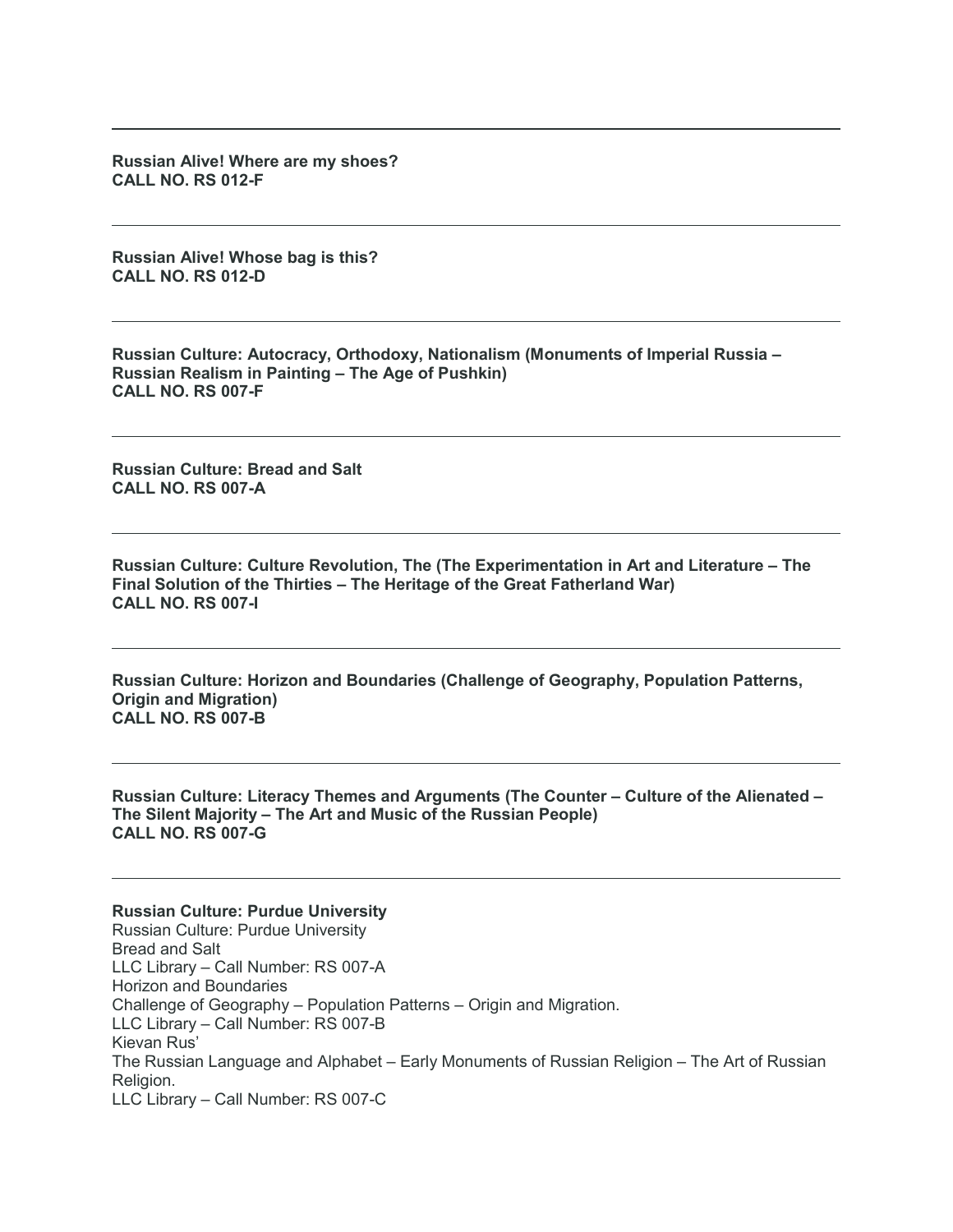Icons: Theology in Color The Russian Icon Screen – The Emergence of Muscovy – The Heritage of the Kremlin. LLC Library – Call Number: RS 007-D Traditions of Muscovy Cross Currents in Culture – The Westernization of Holy Russia – Window on the West: St. Petersburg. LLC Library – Call Number: RS 007-E Autocracy, Orthodoxy, Nationalism Monuments of Imperial Russia – Russian Realism in Painting – The Age of Pushkin. LLC Library – Call Number: RS 007-F Literacy Themes and Arguments The Counter – Culture of the Alienated – The Silent Majority – The Art and Music of the Russian People. LLC Library – Call Number: RS 007-G Russian National Music Literature and Art on the Eve of Revolution – The Heritage of Revolution – Lenin. LLC Library – Call Number: RS 007-H Culture Revolution, The The Experimentation in Art and Literature – The Final Solution of the Thirties – The Heritage of the Great Fatherland War. LLC Library – Call Number: RS 007-I Zhdanovism and Stalinism Soviet Cultural Life – Soviet Newspapers and Magazines – The New Soviet Man and Woman. LLC Library – Call Number: RS 007-J Soviet Youth Religion and Atheism in the Soviet Union – Some Problems of Soviet Reality – The Russian Soul and Soviet Sin. LLC Library – Call Number: RS 007-K Holiday and Leisure On Russian Food – Soviet Attitudes Toward the West – "Vsyakaya Vsyachina". LLC Library

# **CALL NO. see abstract**

**Russian Culture: Russian National Music (Literature and Art on the Eve of Revolution – The Heritage of Revolution – Lenin) CALL NO. RS 007-H**

**Russian Culture: Traditions of Muscovy (Cross Currents in Culture – The Westernization of Holy Russia – Window on the West: St. Petersburg) CALL NO. RS 007-E**

**Russian Journey, A, Vol. 6** 1987, 60 minutes. Travelogue, Quantum Communication. LLC Library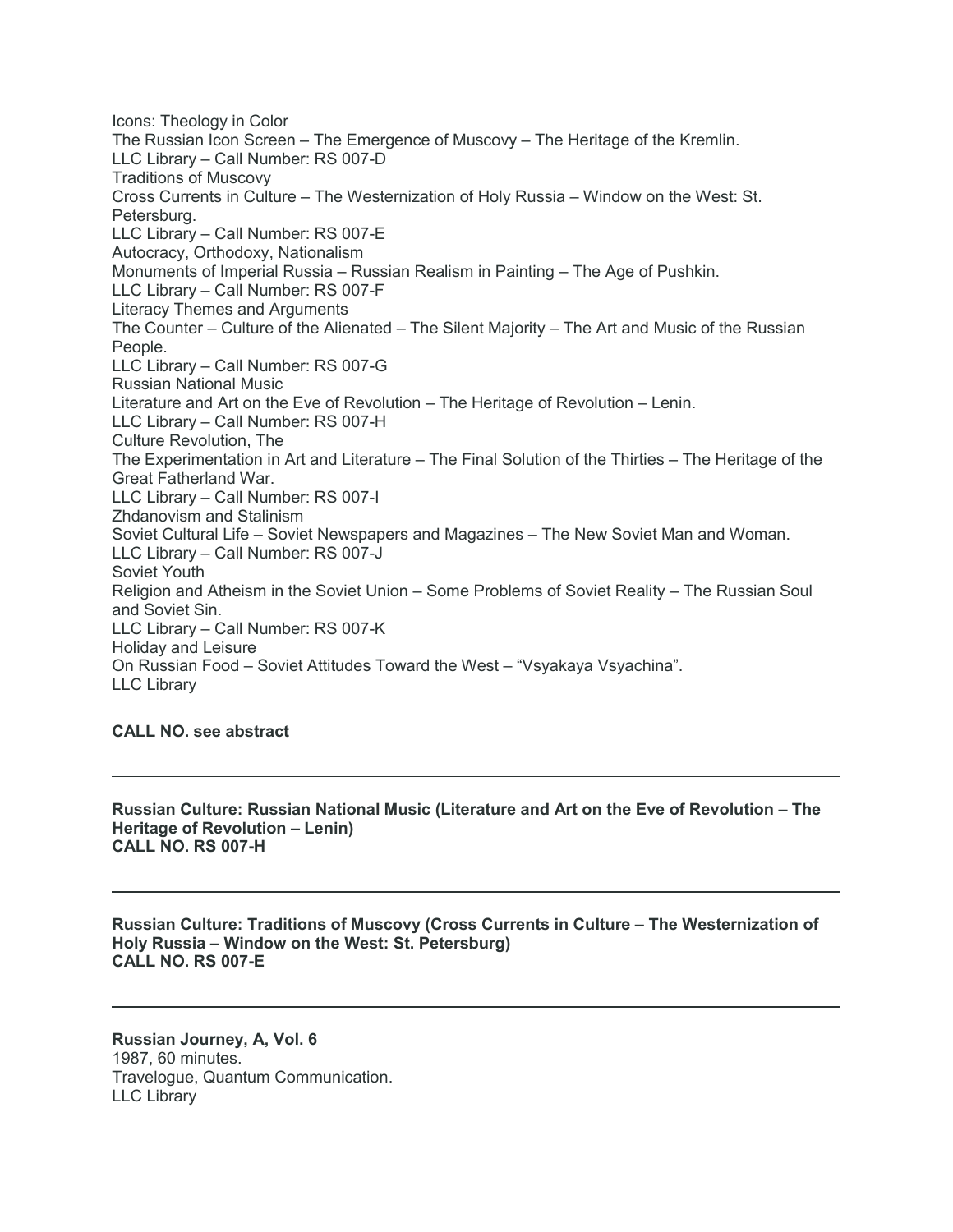# **CALL NO. RS 008**

## **Russian Revolution, The** with Guide 1989, 334 minutes. Clearvue/eav LLC Library

## **CALL NO. RS 009**

# **Russian Trinity** Three Institutions that shook the World: The Bolshoi Theatre The Kremlin The Lubyanka Director: Gregor Nowinski. 2001, 84 minutes, Color, WGBH Boston, PBS Home Video. It was said that in Stalin's Russia heaven was never a few steps away from hell. Heaven was the Bolshoi Theatre, a place of enlightenment, a palace for the arts. Hell was the Lubyanka, the headquarters for the secret police, a place of unspeakable brutality. And between the Kremlin, master of both, an impregnable fortress for the State. Rich with first hand witnesses, archival footage, and eye-opening documents Russian Trinity charts

the course of Stalin's Russia by weaving portraits of three of Russia's most important institutions: the Kremlin, where a tyrant ruled; the Lubyanka, where a brutal secret police enforced the terror; and the Bolshoi Theatre, where the horrors were masked by a facade of breathtaking beauty and grace. LLC Library

# **CALL NO. RS 028**

## **Scola** Scola 7 minutes. Chreighton University. LLC Library

# **CALL NO. Look in MLGE**

**Sex in the Soviet Union** The Koppel Report 60 minutes. MPI Home Video, MP 6436 LLC Library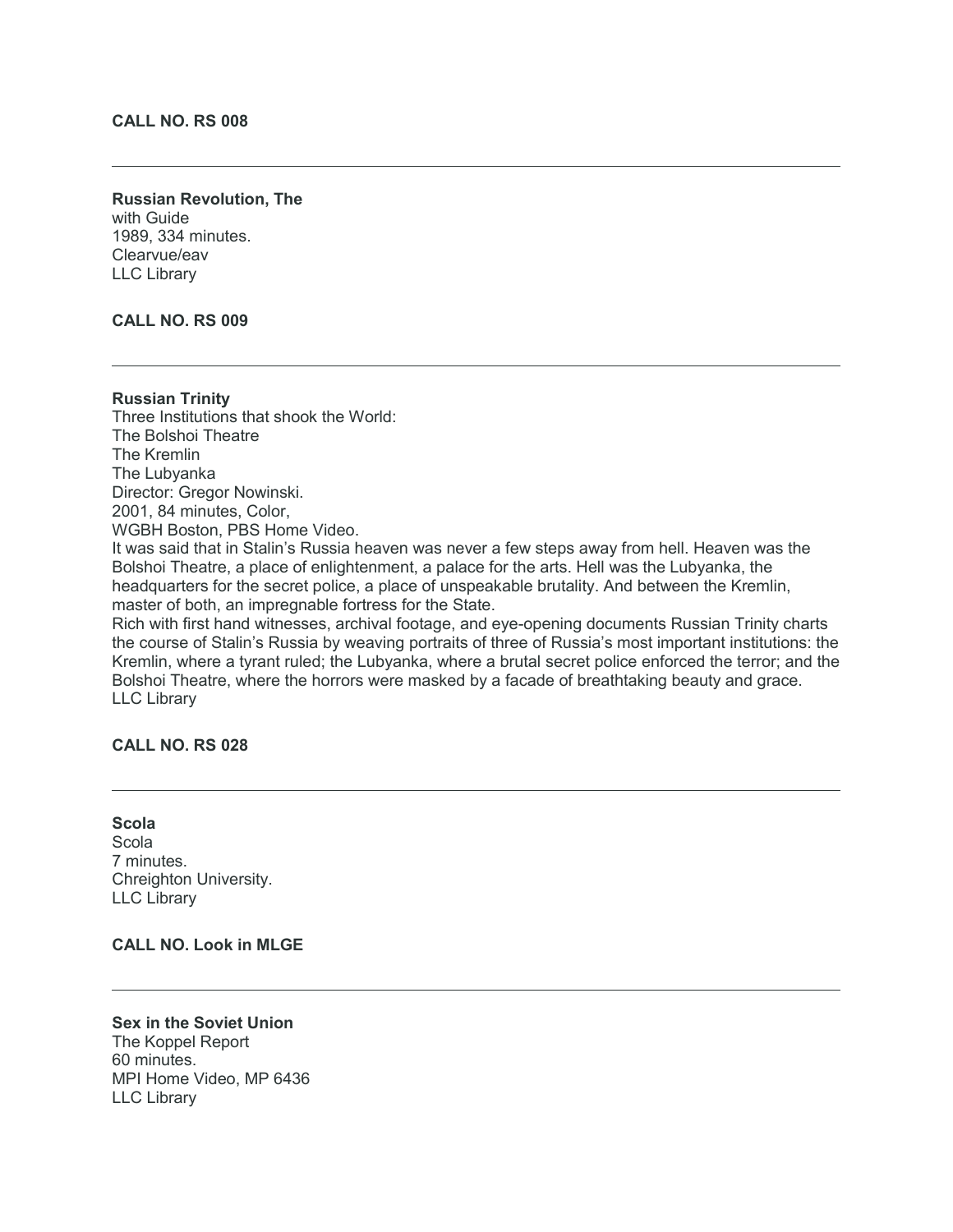## **Soulima Stravinsky**

U-Matic (3/4 inch video) My Father Stravinsky. LLC Library

**CALL NO. RS U01**

## **Soviet Transition to a Market Economy, The**

1990, 120 minutes.

This meeting of the Supreme Soviet in Moscow includes a report by Soviet Prime Minister Nikolai Ryzhkov on his government's planned transition to a market economy. Also included is an explanation of the organization and functions of the Supreme Soviet. JCU Library

## **CALL NO. HC336.25.S69**

# **St. Petersburg**

Super Cities. 1994, 30 minutes. Explore elegant St. Petersburg, built in the early 18th century as Russia's proud new capital. Conceived by Tsar Peter the Great as a grandiose version of his favorite European city, Amsterdam, the architecture of St. Petersburg reflects a range of European influences. Its beautiful palaces and quiet elegance belie its troubled history – yet as you explore the city you'll find clues to the political turmoil that give St. Petersburg its haunting character. LLC Library

## **CALL NO. RS 014**

**Tolstoy, Leo** 1828 – 1910 30 minutes, color and black and white. Author of War and peace Anna Karenina The Cossacks The Death of Ivan Ilych Master and Man For more information on author and his work see jacket of cassette. LLC Library – one VHS copy and one DVD copy

# **CALL NO. RS 026 F**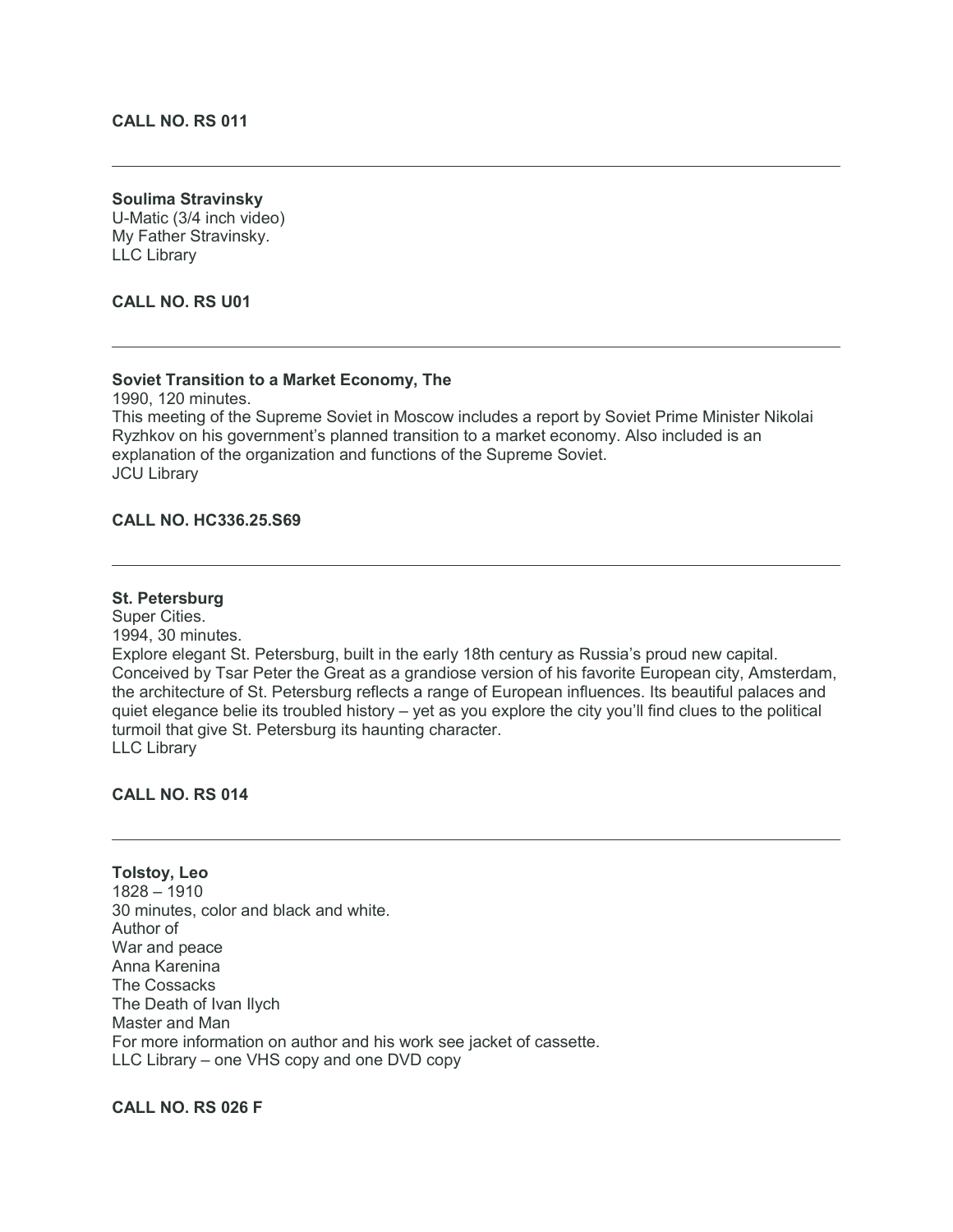**Video from Russia** U-Matic (3/4 inch video) The Russian Front. Moscow Youth Festival. LLC Library

**CALL NO. RS U07**

**Video to accompany … When in Russia** McGraw Hill, 1996 by Brigham Young University P/N 039037-1 LLC Library

**CALL NO. RS 018 (2 copies)**

**Vysotsky** U-Matic (3/4 inch video) PBS. LLC Library

**CALL NO. RS U03**

#### **What Do Those Old Films Mean?**

Vol. 5: Born Yesterday – USSR 1926-1930. 26 minutes. Amid general poverty, social disorder, an exodus from the rural area, and the sudden arrival of women in industry, post-revolutionary Russia was also a period of extraordinary social and cultural experimentation. Filmmakers concentrated on social agitation, especially on the sexual politics of Soviet cinema. LLC Library

#### **CALL NO. RS 002**

**When in Russia** see: Video to accompany … When in Russia

**Burnt By The Sun**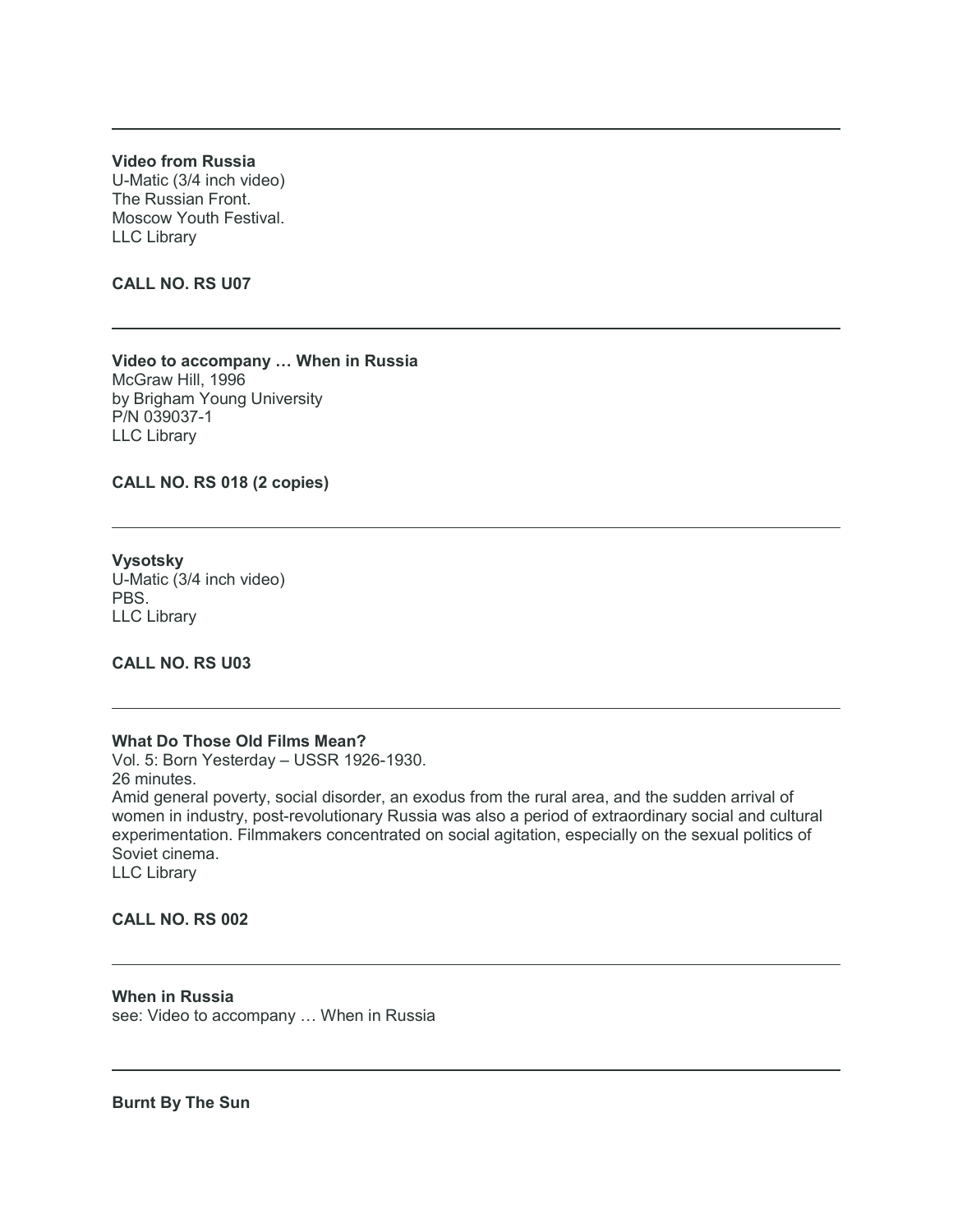1994; Run Time: 135 minutes; Language: Russian; Subtitles: English; DVD

## Director: Nikita Mikhalkov

Actors: Nikita Mikhalkov, Ingeborga Dapkunaite, Oleg Menshikov, Nadezhda Mikhalkova, André **Oumansky** 

Winner of the 1994 Academy Award for Best Foreign Language Film and the Cannes Grand Jury Prize, BURNT BY THE SUN is the unforgettable story of a Soviet hero whose happy family is suddenly targeted by Stalin's secret police.

Nikita Mikhalkov directs and stars as Colonel Sergei Kotov, a hero of the Revolution who is spending the summer in the country with his young daughter (Mikhalkov's real-life daughter), his wife and her eccentric family. But when his wife's childhood love suddenly appears, the idyllic summer day takes a surprising turn. A lyrical film filled with beauty and warmth, BURNT BY THE SUN is also an indelible account of a man dedicated to family and the fatherland, cruelly destroyed by political paranoia. "Visually sumptuous, intellectually stimulating, extraordinarily acted, the movie will burn itself into your memory forever." (Barbara and Scott Siegel, WNEW\_FM, Siegel Entertainment Syndicate)

# **CALL NO. RS 029**

## **The Trouble With Tolstoy**

2011; Run Time: 124 minutes; Language: English; DVD

## Director: Alan Yentob

Alan Yentob takes an epic train ride through Leo Tolstoy's Russia, examining how Russia's great novelist became her great troublemaker.

Guided by the writer's astonishingly honest and confessional diaries, Yentob travels through Tolstoy's Russia looking at the life, work and legacy of the author of Anna Karenina and War and Peace. It reveals a difficult, restless, ferociously brilliant man with an appetite for causing trouble both for himself, his family and for the world around him due to his fundamentalist views on God, violence and government.

#### **CALL NO. RS 030**

#### **Leo Tolstoy: His Life and Work**

2013; Run Time 55 minutes (DVD) and 71 minutes (audio CD), Language: English/German/Russian

Leo Tolstoy, like you've never seen him before. Rare original recordings that show him together with the greatest Russian writers!

For the first time on DVD: An original sound recording with the voice of Leo Tolstoy!